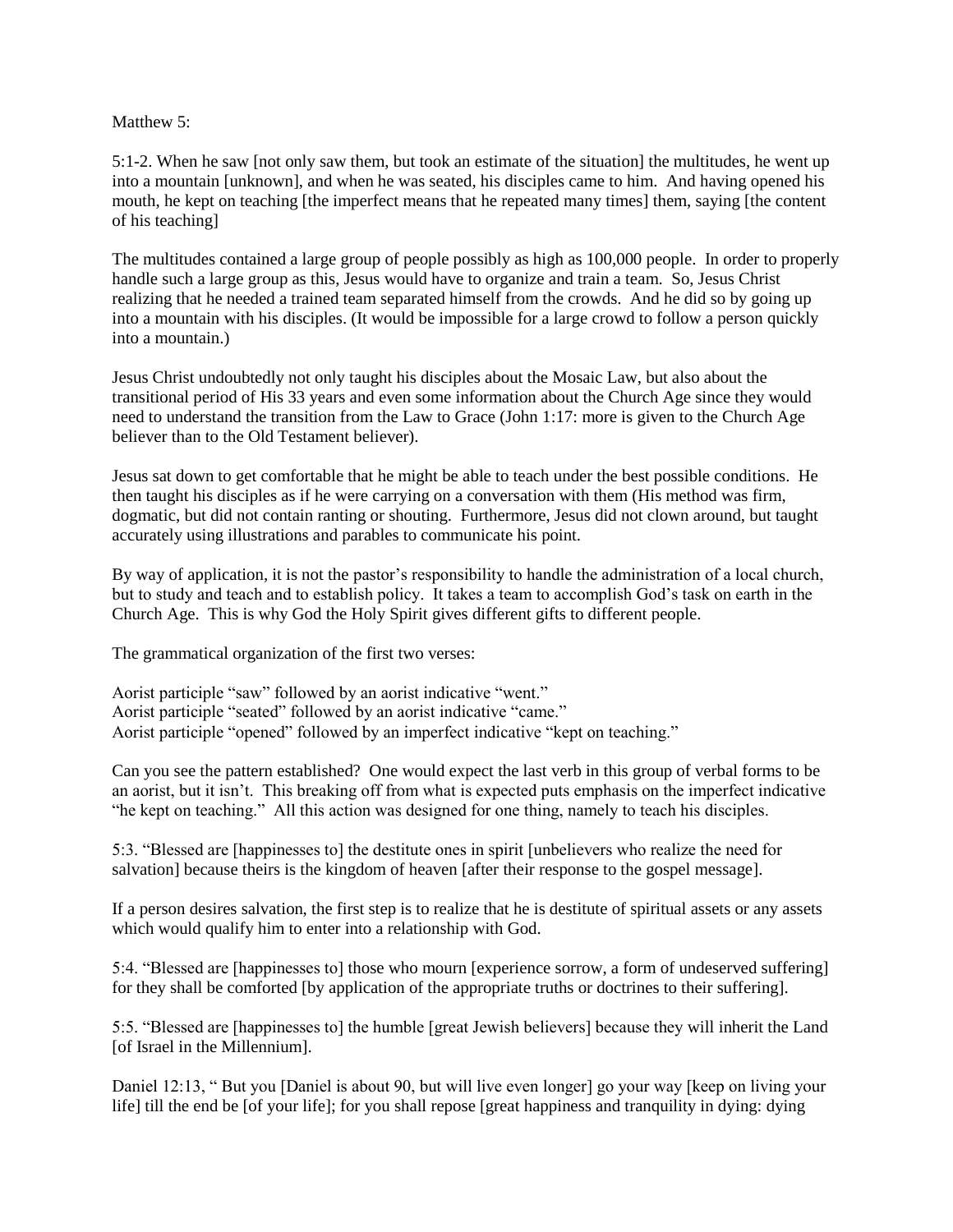grace], and shall stand [in resurrection body] in your lot [a special piece of land that is allotted him in accordance with the Abrahamic Covenant], at the end of the days [end of the Great Tribulation]."

5:6. "Blessed are [happinesses to] those who hunger and thirst for righteousness [to learn and execute the spiritual life and so produce experiential righteousness] because they shall be made full. [If the believer desires God's word, God will provide whatever it takes to satisfy this desire.]

5:7. "Blessed are [happinesses to] the ones showing mercy [applying grace to others] because they will receive mercy [logical progression: grace in action from God in the form of blessing].

The believers who apply grace to both the unbeliever and other believers have the capacity to receive an increase in blessing from the Lord. This is not a tit for tat: blessing for blessing - if I bless others, God will bless me. You cannot enter into a business arrangement with the Lord! (Lord I'll give 10% of my measly income to the church, if you will agree to double my bank account.) The Lord does not bless in this manner, but on the basis of one's capacity.

5:8. "Blessed are [Happinesses to] the pure in the heart [in the mentality of their souls] because they shall see God [develop a great relationship with God].

Pure in the Mentality of the Soul:

1. The believer has metabolized doctrine circulating in his stream of consciousness (doctrine in his frame of reference, memory center, categorical and vocabulary storage, wisdom department and good norms and standards in his conscience) from which comes, right thinking and motivation.

2. The believer is free of blackout and scar tissue of the soul. (Ephesians 4:18)

3. The believer is free of garbage in his subconscious, not like the Exodus generation who projected from their subconscious, hatred and murder lust toward Moses. Psychologically, self-righteous people repress their mental attitude sins and lusts into their subconscious, and then accuse someone else of their very own sins and lusts. This little psychological trick is called "projection."

5:9. "Blessed are [happinesses to] the peace makers [mature believers who evangelize both by the life and by the lip] for they will be called the Sons of God [recognized and rewarded with a special title].

Arrogant believers may evangelize by the lip, but they are unable to evangelize by their lives for the unbeliever can see through their façade of self-righteousness. Only the advanced believer has the integrity and virtue to impress the unbeliever, and so many unbelievers are willing to listen to the gospel message presented by such a believer.

5:10. "Happy are [happinesses to] those who are persecuted because of righteousness [the underserved suffering of a mature believer] because theirs is the kingdom of heaven [He will live with the Lord in great blessing and happiness in the eternal state].

The mature believer has the capacity and motivation to handle any kind of suffering that may come his way. He also knows that passing these tests of suffering advances him spiritually and will qualify him for greater blessing in time and in eternity. You may want to read "Christian Suffering" by R. B. Thieme Jr.

5:11. "Blessed are [happinesses to] you when people insult and persecute you, and falsely say all kinds of evil against you because of me.

The mature believer shares in the suffering of Christ. As Christ was persecuted so the mature believer will also be persecuted. Evil unbelievers and believers will persecute the great believers. (Saul, a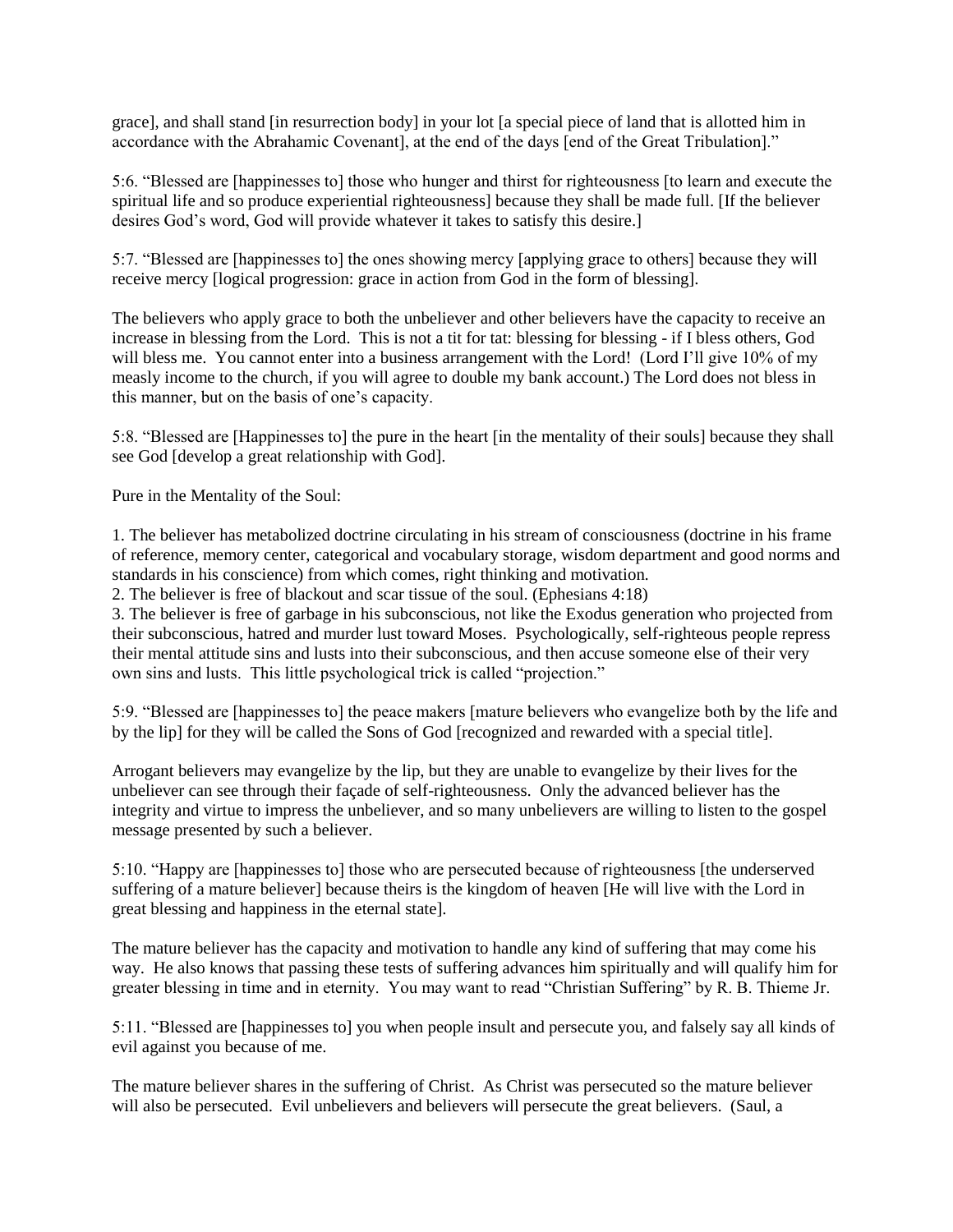believer sought David's life). Though he suffers, the mature believer is happy. True happiness is not based on the circumstances of life, but on the believer's relationship with the three members of the Trinity. If the believer has love for God the Father, the Holy Spirit and the Lord Jesus Christ, he will also possess the happiness of God.

5:12. "Rejoice and be exceedingly happy for your reward in heaven is great; for in the same way, they persecuted the prophets who were before you.

The persecution of great believers is nothing new. Satan doesn't like believers who reach occupation with Christ. So, he will motivate those who are under his authority to persecute the mature believers.

5:13. "You [the advanced or mature believer] are the salt of the Land [of Israel], but if the salt has become tasteless [insipid], how [by what] can it be made salty again? It is no longer good [has ability] for anything except to be thrown out and trampled under foot by men.

Just as salt has the ability to preserve and to add flavor to food, so the mature believer is the basis for the blessing and preservation of his nation. Just as salt which has lost it ability to preserve and to savor food is worthless so the believer who enters into reversionism becomes worthless to his nation and to those around him. Rather than being a preserver of his nation through advance to maturity, he as a believer in apostasy becomes the basis for God to judge his nation. Rather than being a blessing to others, he becomes a basis for cursing by association. In the ancient world, insipid salt was thrown out onto the street and trampled under the foot by those who passed by. Like insipid salt which is trampled underfoot, so the reversionistic believer will experience self-induced misery and be the recipient of divine discipline.

The Lord Jesus Christ as the one who controls history uses his power to preserve and to bless a client nation if that nation has a sufficient number of mature believers. In other words, the Lord blesses peoples, groups and nations because of their association with great believers. Elijah once complained that only he was faithful to the Word. However, the Lord reminded him that there were 7000 who had not bowed a knee to Baal and for that reason Israel would be preserved (1 Kings 19:10, 14, 18). Moses was so great that the Lord delivered the Jewish people from the Egyptian bondage. 1 Corinthians 10:1-2 presents the baptism of [identification with] Moses, "For I do not want you to be unaware, brethren, that our fathers were all under the cloud and all passed through the sea; and all were baptized into [identified with Moses and so delivered] Moses in the cloud and in the sea." Moses was identified with the cloud or Jesus Christ, and the people were identified with Moses. Later at Mount Sinai the Lord threatened to destroy all the Jews and to make a new nation from the loins of Moses, but Moses interceded on behalf of the Jews and the Lord changed his mind (listened to the intercession of Moses) about destroying the nation (Exodus 32:7-14). Again after the Jews had heard the report of the reconnaissance team, they refused to go into the land of milk and honey. Again the Lord promised Moses that after destroying all these Jews to a man that he would make a new nation from the loins of Moses, but again Moses interceded on behalf of the Jews and the Lord pardoned them because of the intercession of Moses (Numbers 14:11-20).

5:14. "You are the light of the world. A city set on a mountain cannot be hidden.

Then Jesus again spoke to them, saying, "I am the light of the world; he who follows Me will not walk in the darkness [live under Satanic thinking], but will have the Light of life [eternal life]" (John 8:12). Jesus Christ is appointing his disciples as lights of the world, the ones who will be responsible to give the light (the gospel) to the lost of Israel.

Jesus is called the light of the world because his thinking illuminates. This illumination begins with the gospel and continues with Bible teaching. When an unbeliever believes in the Lord Jesus Christ as his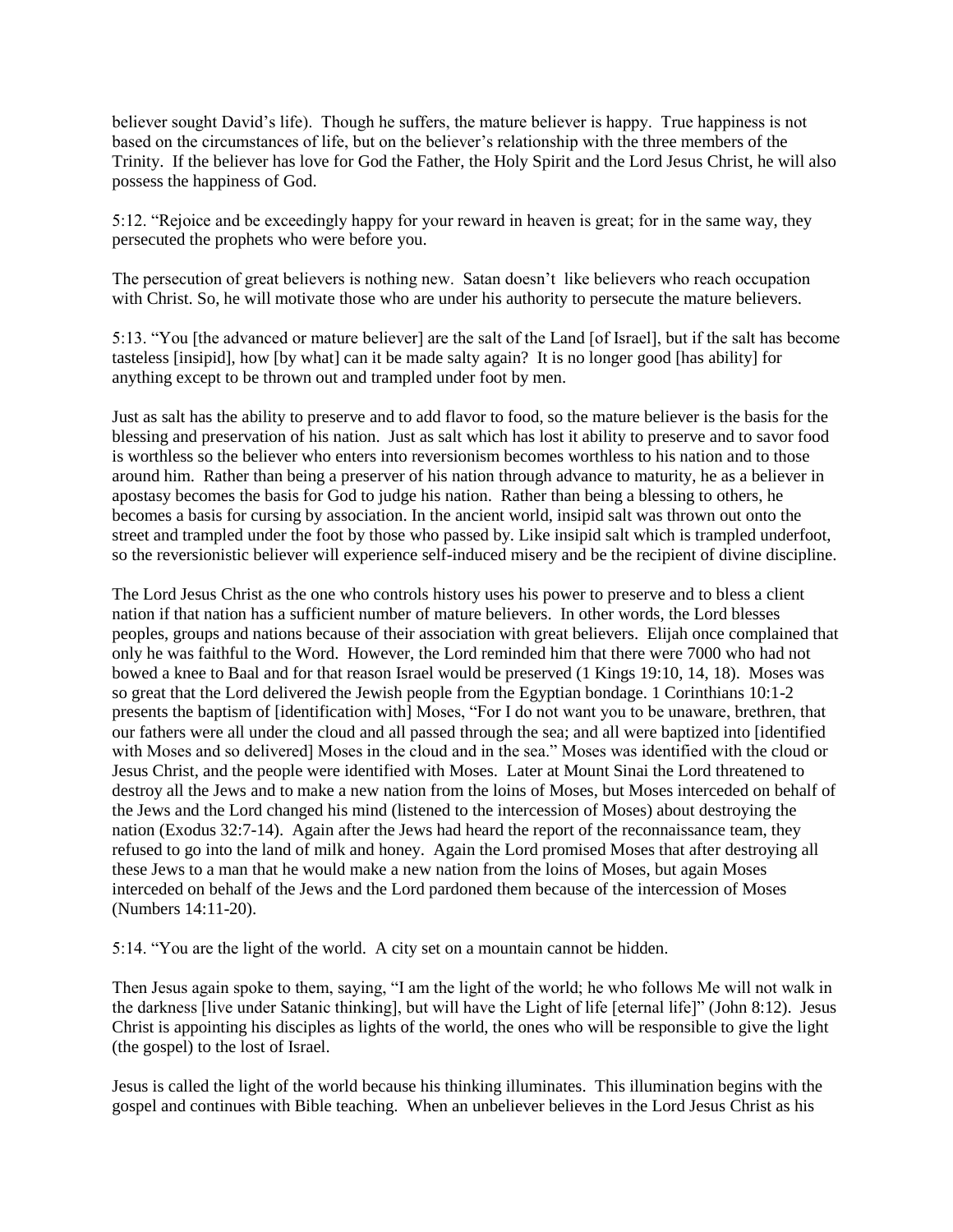savior, he receives some light into his soul. As the believer learns the word of God under the Filling of the Spirit, he acquires more and more light [more and more divine thinking].

If the believer is going to effectively give out the gospel to the unbeliever, he must have light (knowledge about the Lord Jesus Christ) in his soul. He must be constantly "walking in the Light" that is learning God's Word under the authority of God the Holy Spirit. A lighted city on a mountain at night can be seen for miles around and is very beautiful. So it is with the mature believer. By contrast a believer without metabolized doctrine in his soul is darkened and cannot be seen. The reversionistic Christian (the ignorant believer constantly living out of fellowship) has little if any light in his soul to properly witness either by mouth or by his life.

5:15: nor does anyone light a lamp and put it under a basket [a large clay pot], but on the lamp stand, and it gives light to all who are in the house [by analogy the world of unbelievers].

An advanced believer living the spiritual life is a light on a lamp stand which light is radiated. From such a believer, the unbeliever will hear the gospel clearly presented, and also when in contact with such a believer be the recipient of impersonal love.

By contrast the believer in reversionism is a lamp under a basket giving out no light. The apostate believer is either self-righteously legalistic or some type of hell raiser. If this type of believer does evangelize, he will usually present the gospel incorrectly. However, even if he should get the gospel correctly presented, his life will not impress the discerning unbeliever.

5:16. "Let your light shine before men in such a way [by continued advance in the spiritual life] in order that they [the unbelievers] may see your good production [the unbeliever can see to some extent the true capacity of the mature believer], and glorify your Father who is in heaven [by believing in Christ].

This is an exhortation to advance spiritually. When the believer advances into the adult stages of the spiritual life, his light will shine before all by lip and by life for not only will he will give out the gospel correctly, but also the unbeliever will see to some extent this believer's humility, integrity, unconditional love, stability and happiness. So, unbelievers desiring the truth will be encouraged to listen to the gospel.

This passage is not talking about the good deeds produced by the Christians who are under the clay basket, the ones who are progressing through the eight stages of reversionism. In religiosity, many times these believers produce a lot of good deeds which are in effect are wood, hay and stubble. In selfrighteousness, they show off their good deeds before the unbeliever, hoping to impress him. The smart unbeliever is not impressed by the self-righteousness of this type of Christian.

Although this passage is dealing with the unbeliever, by principle it can apply to the believer in apostasy. Sometimes such a believer upon seeing the greatness of a mature believer will be motivated to recover from his apostasy by getting back into fellowship and advancing spiritually. Their recovery also will glorify God the Father who is in heaven.

5:17. "Do not presume that I came [in the 1st Advent] to abolish, abrogate the Law [The Mosaic Law] or the prophets [the rest of the Old Testament]. I have not come to destroy but to fulfill.

The Greek word "nomizo" is often the type of thinking connected with the ego and with pride. Apparently, some thought that Jesus Christ would do away with the Old Testament. To the contrary, he explains and enhances the Mosaic Law in Matthew verses 21-47. Furthermore, he was the only person in history who has ever kept the Mosaic Law perfectly as well as all the mandates found in the Prophets and on the cross was the fulfillment of the animal sacrifices.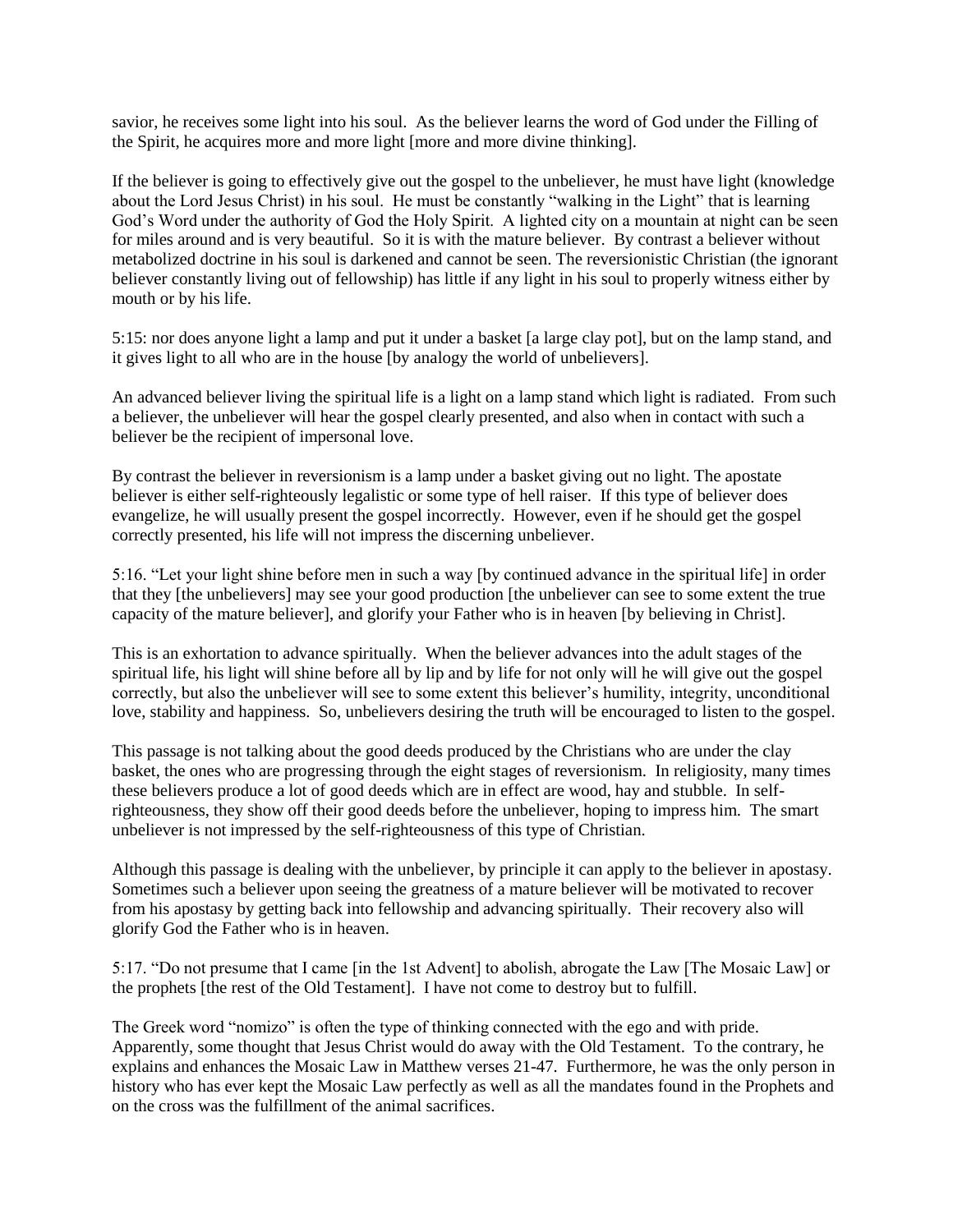When the Church Age officially began on the Day of Pentecost in June of 30 A.D, the Levitical Priesthood along with its function of sacrificing animals etc. in the Temple should have ended since it no longer had a legitimate purpose (In the Church Age only the royal priesthood is authorized to function). Forty years later in August of 70 A. D. the Levitical Priesthood was forced to shut down when Jerusalem and its temple were destroyed, and Israel was removed as a Client Nation. At the same time Herod's Temple was destroyed, the Jewish temple in Alexandria was shut down. The Levitical priesthood stopped functioning and will not function again until the 2nd Advent of Christ.

5:18. "For truly [idiom: important point of doctrine] I say to you [the disciples], until heaven and earth [the universe in its present state] have passed away [after human history has been brought to completion], not the smallest letter [a reference to the Hebrew yod, the smallest Hebrew letter] or stroke [a reference to the Hebrew vav which is made with one stroke] shall pass from the Law until all is accomplished [Human history comes to an end; fallen angels and unbelievers are cast into the Lake of Fire; the new heavens and earth along with the New Jerusalem are created.].

The New Testament is not in focus here since it has not yet been written. This verse is saying that there will be no changes in the Old Testament (the Law and the Prophets) until human history will have been brought to completion. Obviously, in the eternal state most of what is in the Old Testament will not be relevant.

5:19. "Whoever then annuls [infringes on] one of the least of these commandments, and teaches others to do the same, shall be called least in the kingdom of heaven; but whoever keeps and teaches them, he shall be called great in the kingdom of heaven.

Until Jesus Christ fulfills the Christology of the Law (The Lamb of God takes away the sins of the world.) and until the Church Age would begin on the Day of Pentecost, the Law would remain in operation along with the Levitical priesthood. After the Church age would begin, the Old Testament will be used as instruction, but the spiritual life of the Church Age believer will be drawn from the New Testament epistles.

Keeping the commandments of the Law and teaching others to do likewise, implies that the believer is executing his spiritual life as found in the Age of Israel. On the other hand, disobeying these commandments and teaching other to do likewise, implies that the believer is not executing the spiritual life. In any dispensation, if the believer executes the spiritual which execution develops capacity of soul, he will be rewarded, if not, he will lose his rewards.

All believers in all of history are given imputed righteousness at salvation. This divine righteousness imputed to the believer is the basis for God loving the believer, and whom God loves, he wants to bless. However, the Lord cannot bless the believer beyond his capacity of soul which capacity only comes through the believer's execution of the spiritual life given to him.

5:20. "For I say to you that if [3rd Class conditional Greek clause] your righteousness does not surpass that of the scribes and Pharisees [very righteous], you will never ever enter [subjunctive of emphatic negation] the kingdom of heaven [the eternal state].

The 3rd Class conditional Greek sentence puts emphasis on the person's volition. If the person believes in the Lord Jesus Christ so that he receives the imputation of divine righteousness, his righteousness will exceed that of the scribes and Pharisees. If not, it won't. The subjunctive of emphatic negation makes it very clear that no member of the human race will ever become a member of the kingdom of heaven without imputed righteousness.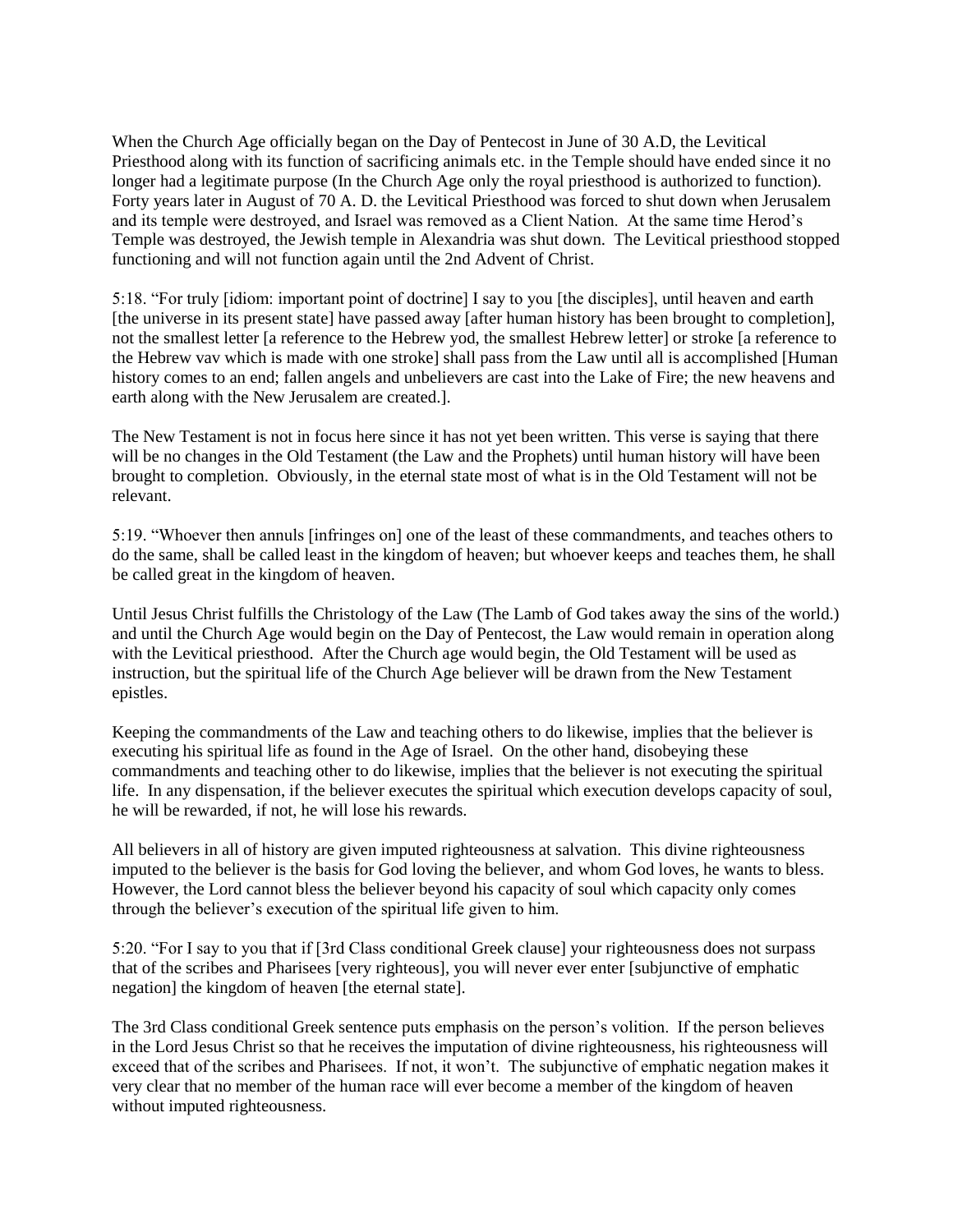5:21. "You have heard that it was said by men of old, 'you shall not commit murder [Exodus 20:13]' and 'Whoever commits murder shall be liable for punishment [from the government].'"

Verses 21-47explains and amplifies the Mosaic Law. The disciples are going to the lost sheep of Israel, and so they must understand the Law well for they will have to deal with people like the rich young ruler, a self-righteous religious unbeliever (Matthew 19).

In this verse we will have a citation of the 6th commandment and later its amplification in verse 22. So, the Mosaic Law not only stated that certain overt actions were sins, but also implied that certain erroneous thoughts were sins as well.

Usually the instrumental of agency is expressed by the Greek word "hupo" plus the genitive. However, sometimes the simple dative (dative without a preposition: by the ancients; by men of old) is used to express agency especially when the verb is in a past tense and impersonal as it is here (it has been said). These men of old were the writers and communicators of God's word in the Old Testament. In Israel, murderers whether believer or unbeliever, were to be executed as per the Mosaic Law (Exodus 21:12).

Murder is one of the 6 worse sins mentioned in Proverbs 6:16-18, "There are six sins which the Lord hates, yes, seven which are an abomination to Him. Haughty eyes [pride], a lying tongue, and hands which shed innocent blood [murder]. A heart that devises wicked plans [thinking which rejects, is against, and attacks authority], feet that run rapidly to evil [since there were no phones one had to run someplace to malign], a false witness who utters lies [perjury], and one who spreads strife among brothers [gossip]."

This verse does not say "You shall not kill." To the contrary, in the defense of one's life or the lives of one's loved ones and one's own nation, the believer is commanded to kill. For example if a believer is not willing to fight for his nation when his nation needs him, it is a sin. Initially, the young fighting men of the tribes of Reuben and Gad did not want to assist their brethren in conquering the land on the west side of the Jordan. Moses then warned them that if they were unwilling to fight and kill the enemy that it would be a sin against the Lord for which they would be punished (Numbers 32:1-23). Numbers 32:23, "But if you will not do so [kill the enemy], behold you have sinned against the Lord, and be sure your sin will find you out [If a man fails in his responsibility toward his nation, he will fail in his responsibility in marriage etc. This then would be one way by which this type of person would be punished.]."

5:22. "But I say to you that anyone who is angry ["orgizo"] with his brother shall be liable for punishment [from God], and whoever says to his brother, 'You bastard', [calling someone "raka" usually led to a fight] shall be liable to the Sanhedrin, and whoever says, 'You imbecile [you, mentally retarded believer] shall be liable [to go] into the Gehenna of fire [expression used for the Lake of Fire].

The Greek word "orgizo" means to become angered, enraged, hostile because someone has injured your arrogant pride or to be enraged because of your envy. Anger is a mental attitude sin, and all such sins are punished by God. Furthermore, anger puts the believer out of fellowship with God and so the believer will also be punished for that state of being (in the Church Age this would be tantamount to grieving and quenching the Holy Spirit].

The Greek word "raka" is a Hellenized Aramaic term for utter contempt of a person. In English, it would be equivalent to calling a person a bastard or a "son of a bitch". If a person called another person "raka", it would usually result in a fight. If such a fight resulted in damage or personal injure, it would be brought before the Sanhedrin for litigation.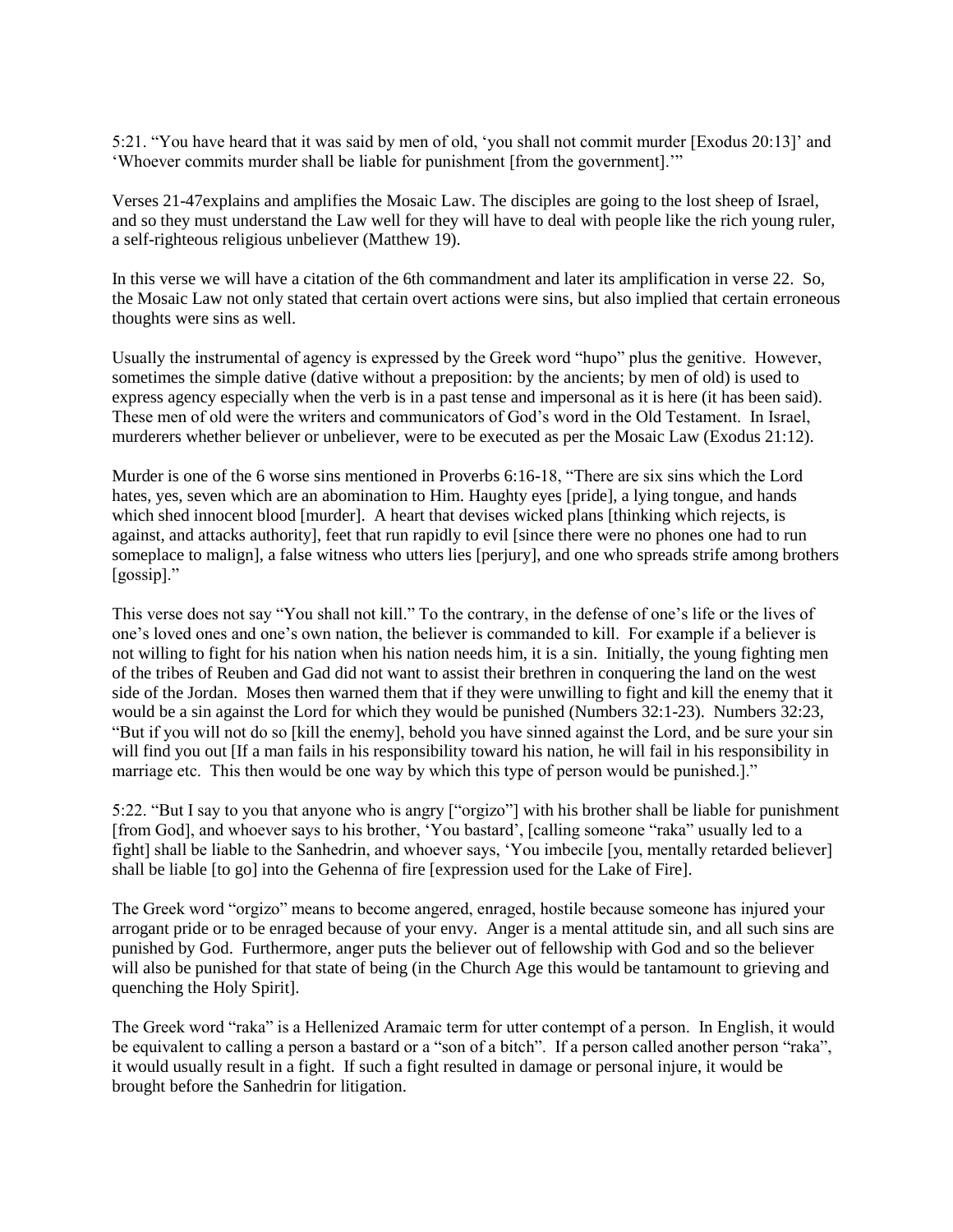Many Jewish unbelievers would call those who communicated the gospel of our Lord Jesus Christ or those who had believed in the Lord Jesus Christ especially family members "morons" mentally retarded or mentally ill. They did this to discourage evangelism and also as an expression of their opposition to and hatred of the truth. If this attitude continued in their souls, they would die as unbelievers and would be cast into the Lake of Fire after their trial at the Great White Throne Judgment (Revelation 20:1-15).

Prior to the reign of Josiah, the Jews worshiped false gods in the Valley of Gehenna. At times they even sacrificed their children. When Josiah became king he wiped-out these evil demonic temples and turned this valley (glen) into a dump for all kinds of garbage. This garbage would then be burnt. So, whenever a Jew would look toward Gehenna, he would see these fires burning. Because of this, Gehenna became a synonym for the Lake of Fire.

5:23. "Therefore, if [3rd class conditional sentence] you are presenting your gift [food, animal, money etc. offering] at the altar [a part of worship in the previous dispensation], and there you [with anger etc.] remember that your brother [a fellow Jew] has something against you [because he is the object of anger or hatred etc.],

This is a third class conditional sentence which means it is a hypothetical situation which provides us with an illustration. Bringing a gift or a sacrifice to the altar was a system of worship. (In the Church Age we would say, 'If you come to a worship service.') In this verse, the Jewish believer suddenly remembers that he is guilty of committing some sin of antagonism against a fellow Jewish believer. He possibly has some hatred or bitterness toward another believer. So, being out of fellowship he was not able to worship God.

5:24. leave your offering there before the altar and go; [follow a course of action or procedure] first be reconciled to your brother and then come and present your offering.

The believer must take the initiative in his confession of sins. Usually, this involved confessing his sin or sins before a Levitical priest. Many times this was enough since naming ones sins of antagonism toward a brother is reconciliation (the barrier of antagonism was removed) and so he would not have to physically go to his brother. However, other times reconciliation involved going to the fellow Jewish citizen (a brother) to solve the conflict that existed.

Verses 23 and 24 deal with worship; verses 25 and 26 deal with a lawsuit.

5:25. "Have kind thoughts [a relaxed mental attitude] toward your adversary quickly while you are with him on the way [while you have contact with him] so that your opponent may not hand you over to the judge and the judge to the officer, and you will be thrown into prison.

This is a case where you are right and your opponent is wrong. All the same, if you remain hostile (mental murder), you may end up in jail. However, with a mental attitude of impersonal love, you may be able to resolve the problem and stay out of jail (application of the 6th commandment: mental murder).

At this time in Palestine, the economy was based on agricultural. Most were either famers or in related professions. Just before a planting season, the farmer would usually go to the bank to borrow money in order to buy seed, and so he would remain in debt until the harvest at which time he would normally payoff that debt. If the crop was a failure his enemy (Someone the farmer had become antagonistic and angry toward: mental murder.) could go to the bank and purchase the farmer's paper of indebtedness, and if that farmer were unable to pay, he could find himself in great trouble. In such a case, if the farmer remained hostile toward the one who now possessed the paper of indebtedness, he more than likely would be taken to court and thrown into jail. If on the other hand, the farmer's anger and antagonism toward the other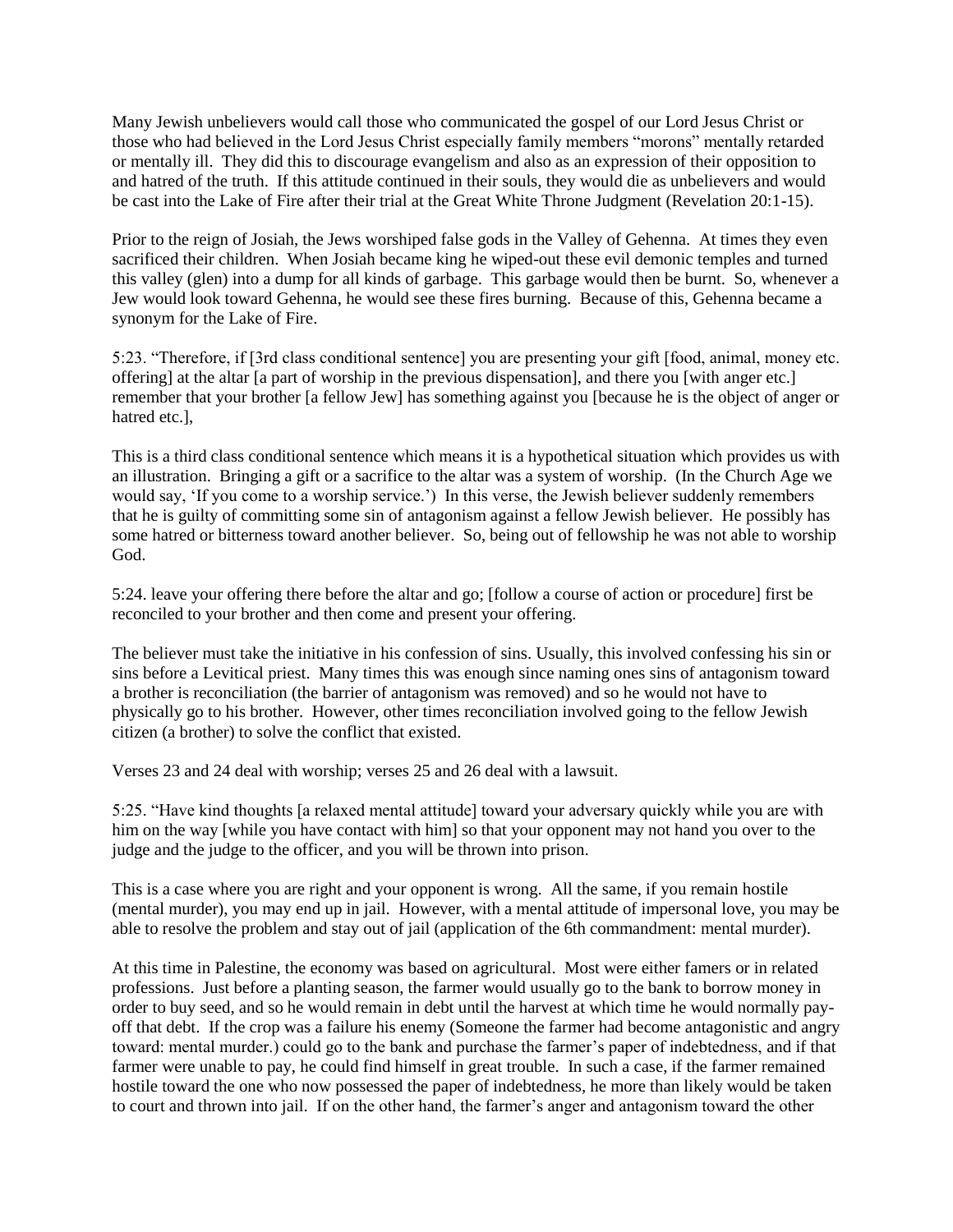person was removed through getting back into fellowship and applying grace-forgiveness, then that farmer would have a better chance of making some type of deal with the one holding the note of indebtedness and so to stay out of prison.

5:26. "Truly I say to you, you will not come out of there until you have paid up the last cent [nearly impossible in prison].

In this case a believer with a bad mental attitude (out of fellowship through mental sins of bitterness, anger, hatred etc.) ends up in prison because he refused to forgive the person to whom he was hostile.

5:27. "You have heard that it was said, 'You shall not commit adultery [Exodus 20:14];'

In verses 27-30 the seventh commandment is used to reveal self-righteousness. Self-righteousness is a sin which has tremendous arrogance associated with it. Wherever religion dominates as was true in Judea at this time, great self-righteousness is produced. Though being extremely arrogant, religious people are always the first ones to condemn overt acts of sin. Should they commit an overt sin, it would always be on the sly. The Jewish religious leaders actually enjoyed stoning to death those caught in adultery; it was an outlet for their cruelty and killer-lust. Most of the religious leaders wouldn't think of committing overt adultery, but they in their religious finery would take a quick look at a beautiful woman and then quickly turn away as if they were beyond such a temptation. In fact, after turning away, they would then commit mental adultery with her. After their mental adultery had been completed, they would then go around and condemn those who had committed overt adultery. This was unadulterated hypocrisy.

5:28. but [amplifies the 7th Commandment and takes it beyond the overt act] I [the final authority] say to you for your advantage that everyone who [the male Pharisees, scribes and Sadducees were the worst offenders in Israel at this time] looks [a quick glance to get an image of the woman] at a woman with lust [when the person gives the nod to lust from the sin nature, the sin nature gains control of the soul and develops mental fantasies, creating images] has already committed adultery with her in his heart [in the mentality of his soul].

5:29. "If your right eye makes you stumble and it does [1st class Greek conditional clause: assumed to be true: the basis for mental adultery], tear it out and throw it from you [making a point through hyperbole]; for it is better for you [the unbeliever can produce much scar tissue which in turn destroys faith and so cannot believe in Christ] to lose one of the parts of your body than for your whole body to be thrown into Gehenna [used for the Lake of Fire].

The right eye is the master eye, the one doing all the work, of a right handed person. Since most people are right handed, the right eye is the illustration here. Just as overt sexual sins produce a lot of scar tissue in the soul of the individual committing them so do mental sexual sins.

The method of teaching here is teaching by shock. No one who has committed mental adultery is going to rip out his eye that is if he is normal. Also, no normal person is going to cut off his hand (in the next verse) who has committed overt adultery. The Bible does not advocate self-mutilation. Furthermore, mutilation does not stop a person from functioning under lust and committing sins, rather a spiritual solution is required.

Certain sins produce a lot of scar tissue in the soul. This is why certain criminals and terrorist can mutilate and murder a person without any feeling or pity at all. They are totally hardened through their crimes. Scar Tissue (hardness of the heart; stiff necked) is very destructive to the soul; it can even destroy one's ability to exercise faith. If an unbeliever cannot exercise faith, he cannot believe in Christ even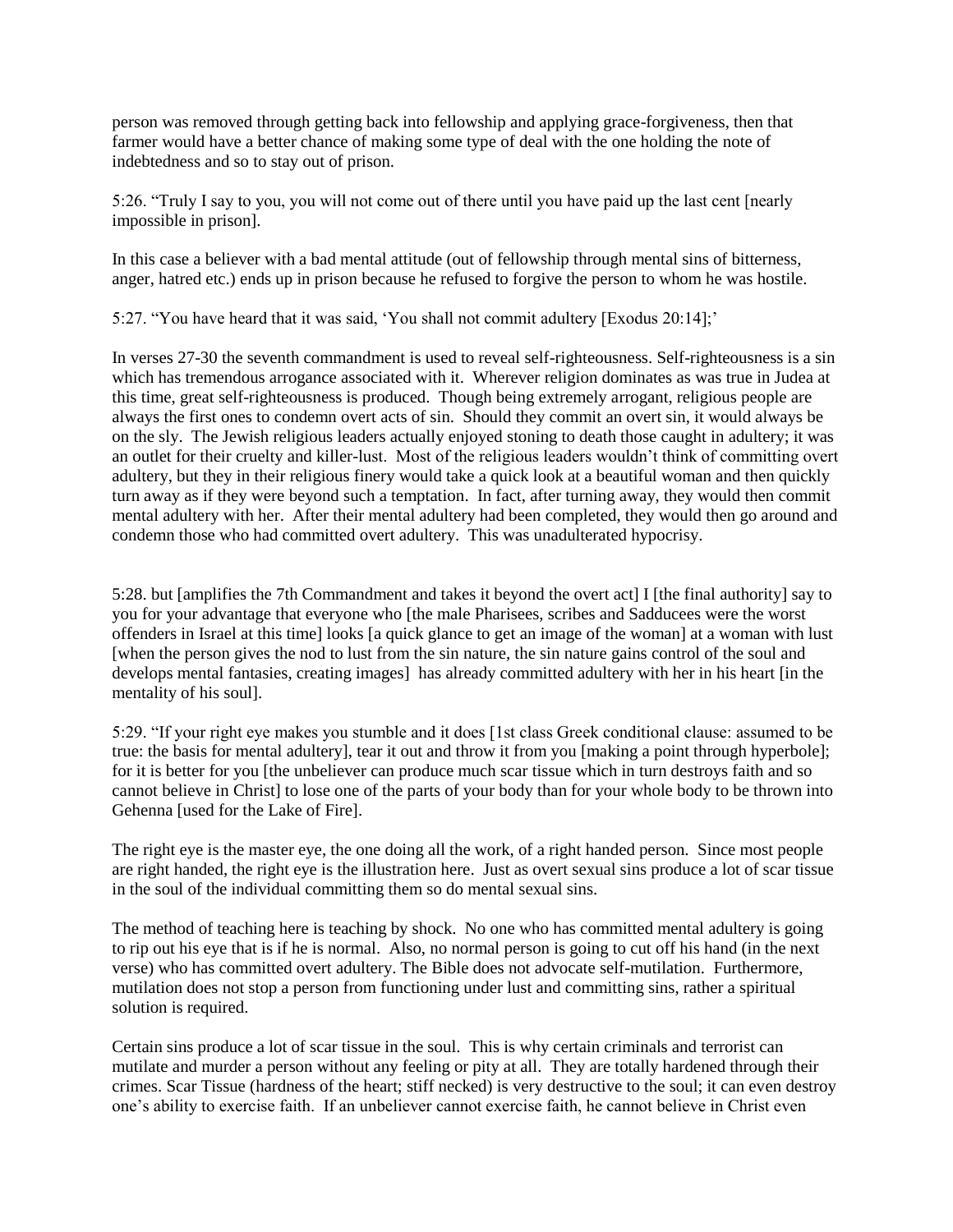though he may desire salvation at some point. Not only do sexual sins produce scar tissue, but also the sin of rejecting the gospel as well. Esau is a good example. Though Esau undoubtedly heard the gospel many times in his youth from his parents and others as well, he rejected the message over and over. However, when Esau became old, he sought it along with the accompanying eternal blessings, but he did so through tears (emotional revolt of the soul as a result of the buildup of scar tissue), not through faith [already destroyed or covered by scar tissue from his consistent rejection of truth] in the gospel message. Hebrews 12:17, "For you know that even afterwards (in his old age), he desired to inherit the [eternal] blessing [through salvation], he was rejected for he found no place for a change of thinking [The Greek word "metanoia:" to change one's thinking (about Christ)], though he sought for it [salvation with its eternal blessing] with tears [No one is saved through emotion].

Since all sins were judged on the cross. Sin in itself cannot send anyone to the Lake of Fire. (This would violate the law of double jeopardy). Hypothetically, if adultery could send a person to the Lake of Fire, then both Abraham and David, two of the greatest believers of the Old Testament would already be in Torments, but they are not.

As these disciples go to the lost sheep of Israel, the greatest barrier to the gospel message will be Jewish self-righteousness developed to the maximum through Judaism. Self-righteous unbelievers are hard to evangelize since they think that they are already righteous enough. Learning that anger is murder, and mental adultery is adultery may help to break through this wall of self-righteousness.

5:30. "If your right hand makes you stumble [overt adultery], cut it off and throw it from you; for it is better for you to lose one of the parts of your body than you to lose one of the parts of your body than for your whole body to go into Gehenna.

5:31, 32. "It has been said [introduces a quotation from Deuteronomy 24:1], 'Whoever divorces his wife must give her a certificate of divorce [Moses permitted divorce for the hardened believers of the Exodus (Matthew 19:8) because they were self-righteous and legalistic, not because there was any adultery committed. However, the Lord rescinded this.];' but I say [making a change to Deuteronomy 24:1] to you that everyone who divorces his wife, except for the reason of adultery [not only did Jesus Christ amend the word "uncleanness" as found in Deuteronomy 24 to mean adultery, but also made adultery a matter of a civil suit rather than a criminal one.], causes her to receive adultery [as a responder whereas her new husband commits adultery when there is no right of remarriage]; and whoever marries a divorced woman [where there is no right of remarriage] commits adultery.

If the guilty party (the one who committed the adultery) of a divorce remarries, the new couple has an adulterous marriage. If this should be your case, do not separate for two wrongs do not make a right. Rather, name the sin of adultery to the Father and move on with the marriage.

"When a man takes a wife and marries her, and it comes to pass [after an elapse of time] that she finds no favor in his eyes because he has found some uncleanness in her [this expression in the Hebrew is unknown to us, but it definitely is not referring to adultery since adultery was a criminal matter under the Mosaic Law (Leviticus 20:10), not a civil one], then let him give her a certificate of divorce and puts it in her hand and sends her out from his house [This civil law is not defined for us, but was a legitimate basis for divorce at the time of Moses.], and leaving his house, she may go and become another man's wife, and if the latter [the 2nd husband] husband turns against [hates] her, and writes her a certificate of divorce and puts it into her hand and sends her out of his house, or if the latter husband [2nd husband] dies who took her to be his wife. Then her former [1st] husband who sent her away is not allowed to take her again to be his wife, since she has been defiled; for that is an abomination before the Lord and you shall not bring sin on the land which the Lord your God gives you as an inheritance" (Deuteronomy 24:1-4).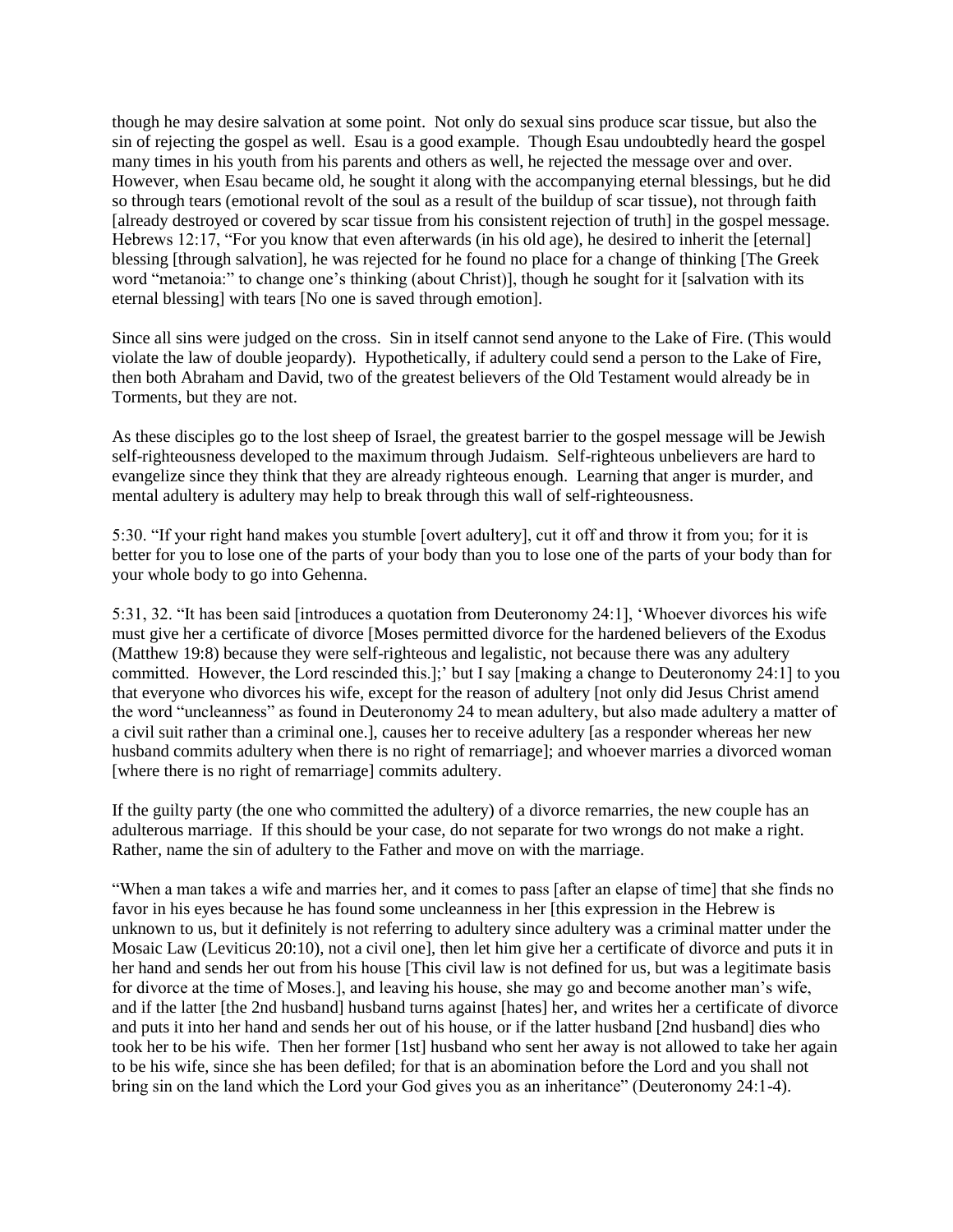Matthew 19:7-9, "They [Pharisees] said to Him [because Jesus just spoke against divorce for any reason], `Why then did Moses command to give her a certificate and divorce her?' And He replied to them, `Because of your scar tissue of the soul [Scar tissue from moral degeneracy destroys rapport], Moses permitted you to divorce your wives [even though adultery had not been committed]; but from the beginning [of creation in the garden] it has not been that way. In fact I say to you, whoever divorces his wife, except for the reason of adultery [this word includes all unlawful sexual activity] and marries another [woman], commits adultery."

Remember that the Sermon on the Mount in part clarifies and amplifies the Mosaic Law. Since Jewish husbands at the time of Christ were using ceremonial uncleanness as a gimmick for divorce, the Lord explained "uncleanness" as used in Deuteronomy 24:1 is not to be taken as "ceremonial uncleanness".

Note: We are not dealing with the doctrine of divorce here, but merely explaining the passage, Matthew 5:31-32.

5:33. "Again [another case regarding the Mosaic Law and giving its proper interpretation], you have heard [when the disciples were taught the Mosaic Law] that the ancients were told [a reference to the Old Testament], 'You shall not make false vows, but you shall fulfill [discharge your obligations] your vows to the Lord' [a reference to Exodus 7:20 and Leviticus 19:12].

Never make a statement in the name of something or someone that is reliable and try to make that something or someone that is reliable stand responsible for your statement. In other words, don't use someone reliable [like God] to support your false statements. For example, in a church business meeting some deacon, a pillar in the church as it were, may say regarding some matter, "I have prayed about this for a month and so, I know that it's God's will (or God has made known to me) that we should do it this way etc." How does that person know that his plan is God's will? It is pure arrogance for a person to state that God supports his plans. Christians are generally so ignorant of God's word that they are afraid to oppose anyone who brings in God as a co-signer to their plans.

A statement is no stronger than the person making it. If a person says I love you by God (by Jerusalem, by his dear departed mother etc.) it still is no stronger than the stability and responsibility of that person. If a person is unstable and irresponsible, his statement is meaningless.

Some don'ts: Don't make a promise that you do not intend to keep. Don't say you are going to do something because it is convenient to do so and then weasel out of it later. Don't tell someone that you love them when you don't. Don't perjure yourself by attempting to cover up a lie with an oath by God "I swear by God etc." On the other hand, a Christian should always keep his word no matter what it cost him, and to always be honest for it is part of his testimony as an ambassador of the Lord.

5:34 - 36. "But I say to you, do not make a promise with an oath at all, neither by heaven, for it is the throne of God nor by the earth, for it is the footstool of his feet [Jesus Christ controls history], nor by Jerusalem, for it is the city of the Great King [the Lord made Jerusalem a great city and will rule from there in the Millennium]. "Nor shall you make an oath by your head [a Jewish system of taking an oath], for you cannot make one hair white or black [you cannot think red and suddenly have red hair etc.].

What you say or promise should be true without taking an oath (Colossians 3:17). Swearing by honorable institutions or people, holy cities etc will not add to your integrity or lack of it.

5:37. "But let your statement be, 'Yes, yes' or 'No, no [let your "yes" be "yes" and your "no" be "no"; in other words keep your word];' anything beyond these is out from the evil one [lies are from the father of lies].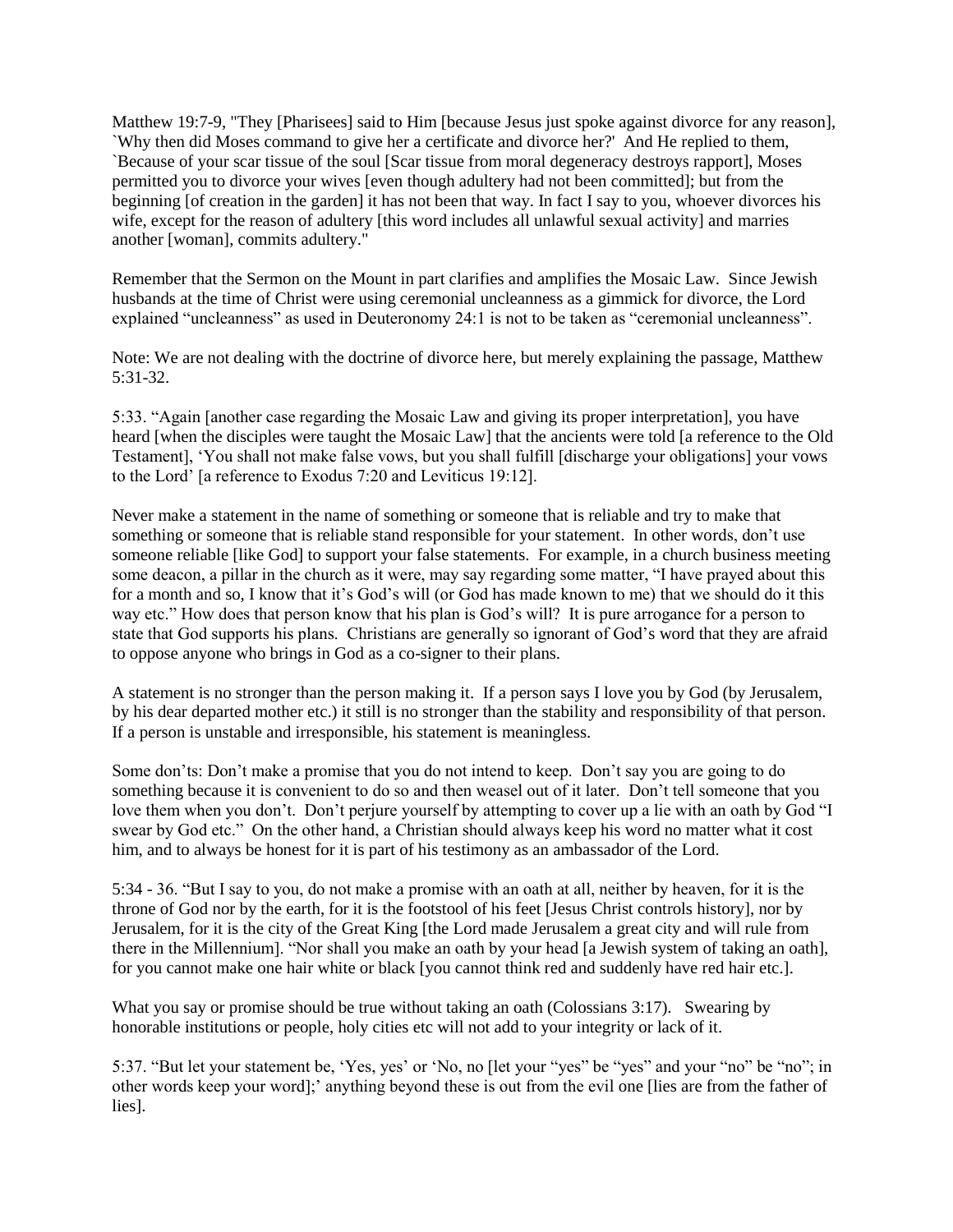The content of verses 38-42 comes from 3 verses: Exodus 21:24, Deuteronomy 19:21, and Leviticus 24:20.

5:38. "You have heard that it was said, 'An eye for an eye, and a tooth for a tooth.'

An eye for an eye or a tooth for a tooth was a system of justice under the government of Israel. A judge in Israel after considering all the evidence and after listening to the eye witnesses would decide the sentencing, and if someone destroyed the eye of another person, the judge would order the eye of the guilty party removed. It was never to be used to justify retaliation or revenge as it was apparently being used in Jesus' day. Do not solve evil with evil. Two wrongs do not make a right. If you do, you have lowered yourself to the level of evil.

5:39. "But I say to you, do not retaliate against an evil person, but whoever slaps you [someone who is antagonistic] on your right cheek [insults you], turn the other to him also [apply unconditional love: do not react, retaliate or take revenge].

As believers we put all hostility into the Lord's hands via the faith-rest drill (Leviticus 19:18; Deuteronomy 32:35; Romans 12:19). We do not retaliate. If we do, we are lowering ourselves to the level of the wrongdoer. Two wrongs do not make a right. Furthermore, by taking revenge, you are saying in effect that you are more capable than God. This is blasphemy!

In the ancient world if a King or dignitary entered a city, he would demand obeisance. If a certain person refused to give obeisance, the dignitary would have that person slapped until he did. If not, he would be killed. (If one is repeatedly slapped, either the person slapped would become angry and try to retaliate and be killed on the spot by the body guard or he would submit in his mentality and do obeisance.) If he submitted, the king or dignitary had defeated the person mentally.

Reacting to being slapped illustrates reacting to the antagonism of another person. If someone slaps you, it is usually because that person is angry and possesses hatred etc. toward you. If you slap the person back (react), it means that you are now angry. (Jesus Christ was repeatedly slapped during his Jewish trial, but did not react.) Your mental attitude will dictate your overt action. It is natural to respond to a slap with immediate anger. To avoid this natural reaction requires supernatural power in the soul.

5:40. "If anyone wants to sue you and take your open necked shirt with sleeves [the "chiton": went down to just above the knees], let him have your cloak [the "himation" was a mantel which went over the chiton] also.

This is a case in which someone is trying to get what belongs to you: using the court system to steal. (It is not a libel suit). Property is only a detail of life. So, if someone really needs it or just lusts for it, give it to him and even more. Today we would say, if he is suing you for your jacket, give him also your pants. Our life is our relationship with the Lord. Do not let your property hinder your testimony before the Lord.

The person suing you thinks that possessing these things will make him happy, but it won't especially when they are acquired in an incorrect manner. Your willingness to part with these things will alert him to something greater than possessions namely your relationship with the Lord.

Remember that the Lord is preparing the disciples to go out to the lost sheep of Israel. Later in Matthew 10, he will tell them to only take one set of clothing. It is not their possessions, but their message that is important.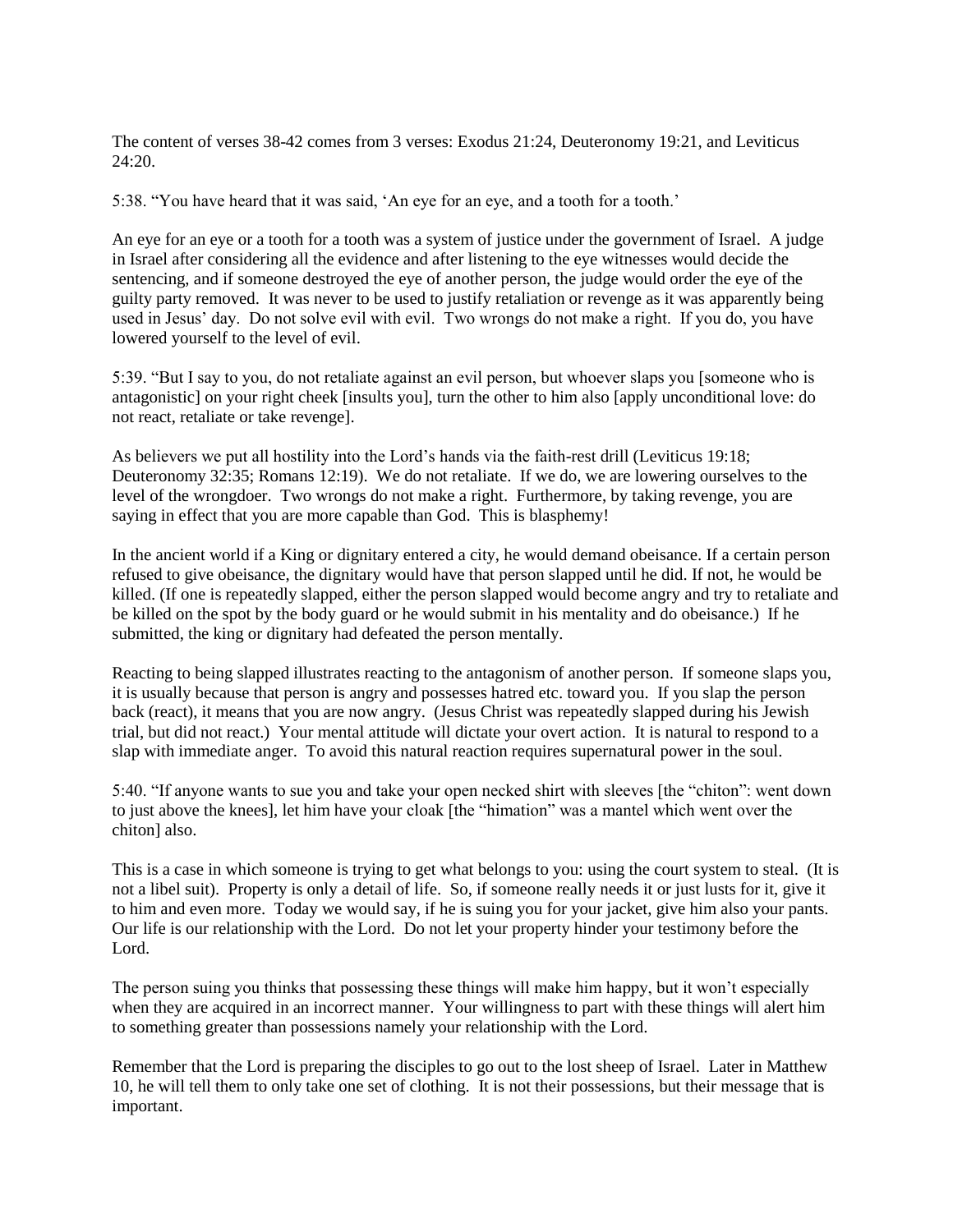5:41. "When you are drafted for a year of military service, serve two.

Some people think that this verse is saying that if someone asks you to walk a mile with them, you should walk two. So, someone demands that you walk them home from a downtown area which happens to be a mile. Then as soon as you arrive at his home, you suggest walking another mile back to the downtown area. That would be hilarious. Rather, this verse is talking about public service.

The Greek word "angareuo" is taken from a noun "angaros" which means to draft someone into the Persian Army. At one time the Jews were living in the Persian Empire. The cognate noun to this verb is "angaros" which means a Persian officer or official. For example let's say that Darius the Great needs some soldiers. He has troops on the Euphrates and is on his way to the Bosphorus. So he sends his "angaros" to locate some men. Let's say that this officer is on his way to the Negev by way of Israel. On the way he sees a young farmer who has some good horses. He says to the young man, "You are now drafted into the Persian Army for a short period of time to accomplish a mission. You will deliver some supplies to such and such location a fifty mile journey." The young Jewish man's attitude should be that if he needs to go 100 miles or more, he would gladly do it. Believers should have a good attitude toward military service or any other public service required by their nation.

Jesus Christ is talking to his disciples. In effect he is telling them that as they go through the land they may be asked or commanded to fulfill some public service especially in time of disaster. They should do so. Sooner or later a person's nation will face a crisis. It is a part of one's Christian service to help his nation in such a crisis. (Roman 13:1-7)

5:42. "Give to him who asks of you (if you can of course), and do not turn away from him who wants to borrow from you.

There are two kinds of believers who are going to be in poverty. One is simply going to ask for help; the other is simply going to try to borrow. The one who wants to borrow has some hope. So, loan him what he needs. The other one who asks in desperation is simply in a hopeless situation. So, you must give to him at the time of his desperation if of course you can. Your mental attitude must be of grace. How much you give is a matter of judgment.

God has blessed you so don't forget that. The person needing help may be a real cluck and totally undeserving and even obnoxious. It is easy to resent someone who asks for help especially when that someone is a total idiot or mishandled money etc.

This passage is not dealing with the following though they may be legitimate:

1. A pastor who wants you to buy himself a car and so forth in order that he may enhance his ministry. 2. An entrepreneur who wants help in funding his seminary project or other projects related to some ministry.

3. A lazy father who asks for help in supporting his family.

Verses 43-47 operation grace:

5:43. "You have heard that it was said [Leviticus 19:18], 'You shall love your neighbor, [those you have contact with: only this part is in Leviticus 19:18] and you shall hate your enemy' [what the Rabbis and Pharisees had been teaching to foment a revolution against the Romans].'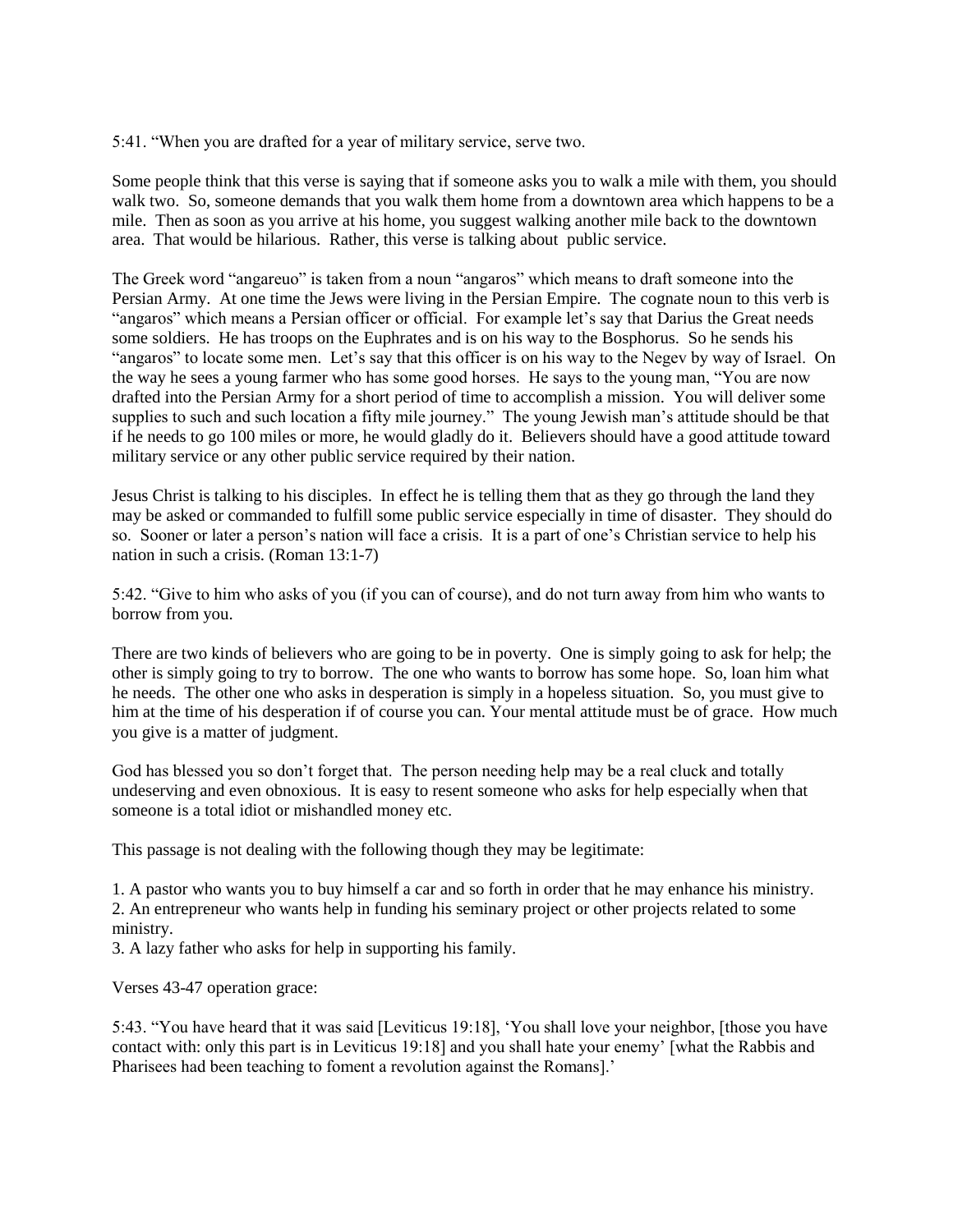Legalism sponsors implacability, hostility, hatred etc. Since the shadow of the Romans was over Judah, the religious people had been encouraging jealousy, bitterness, hatred and other sins. These emotional and mental sins became so great that the Jews lost all common sense and reasonableness and so in 70 A.D., they revolted. They did not heed the command in the following verse.

5:44. "But I say to you, love [rather than hate] your enemies [someone who hates you] and pray [rather than maligning them] for those who persecute you [verbal persecution or violence],

The Law says love your neighbors; Christ added the command to love ones enemies. Impersonal love progresses as we move toward the Church Age. See R. B. Thieme Jr.'s doctrine on "Love."

- 1. Verbal opposition: bless them who curse you
- 2. Mental opposition: do good to those who hate you
- 3. Overt opposition: pray for them

5:45. In order that you [the disciples] may become [obviously, manifestly] sons of your father [similar in thinking] who is in heaven for he causes his sun to rise on the evil and the good, and sends rain on the righteous [believers] and the unrighteous [unbelievers].

The sun and rain speaks of blessing in an agricultural economy. Our Father in heaven is gracious to all mankind; we as his sons should manifest this graciousness.

In verses 46-48 we have a challenge to develop and apply impersonal love which requires a virtue which can only come from a great spiritual life. Read R. B. Thieme Jr.'s booklets, "Integrity of God" and "Christian Integrity."

5:46. "For if you love those who love you, what reward do you have? Do not even the tax collectors do the same [most were unbelievers]?

Generally it is true that people are able to love those who love them at least to some extent. If the tax collector the lowest on the social latter was able to love those who loved him, then what merit is there in that? What reward should you expect from God if you are only able to do what the average unbeliever can do?

5:47. "If you greet only your brothers, what more are you doing than others? Do not even the Gentiles do the same?

Some Christians make a big deal of smiling at and greeting other Christians as if that is a sign of spiritual greatness and emphasize socializing with other Christians as if somehow that advances a Christian spiritually when even the unbeliever can do that. What an unbeliever can do is not the spiritual life and certainly does not prove anything except that a lot of Christians are total idiots when it comes to the spiritual life.

5:48. "Then [When the Holy Spirit identifies them with Christ, the Baptism of the Holy Spirit beginning on the Day of Pentecost] you will be perfect as your heavenly Father is perfect. [This verse anticipates the Church Age.]

What is the difference between the Christian and the unbeliever? No unbeliever is in union with Christ. In union with Christ we are perfect which no one can see. The only way that this perfection (perfect virtue) can be manifested in part is through the spiritual life on earth. So, the believer in the Church Age